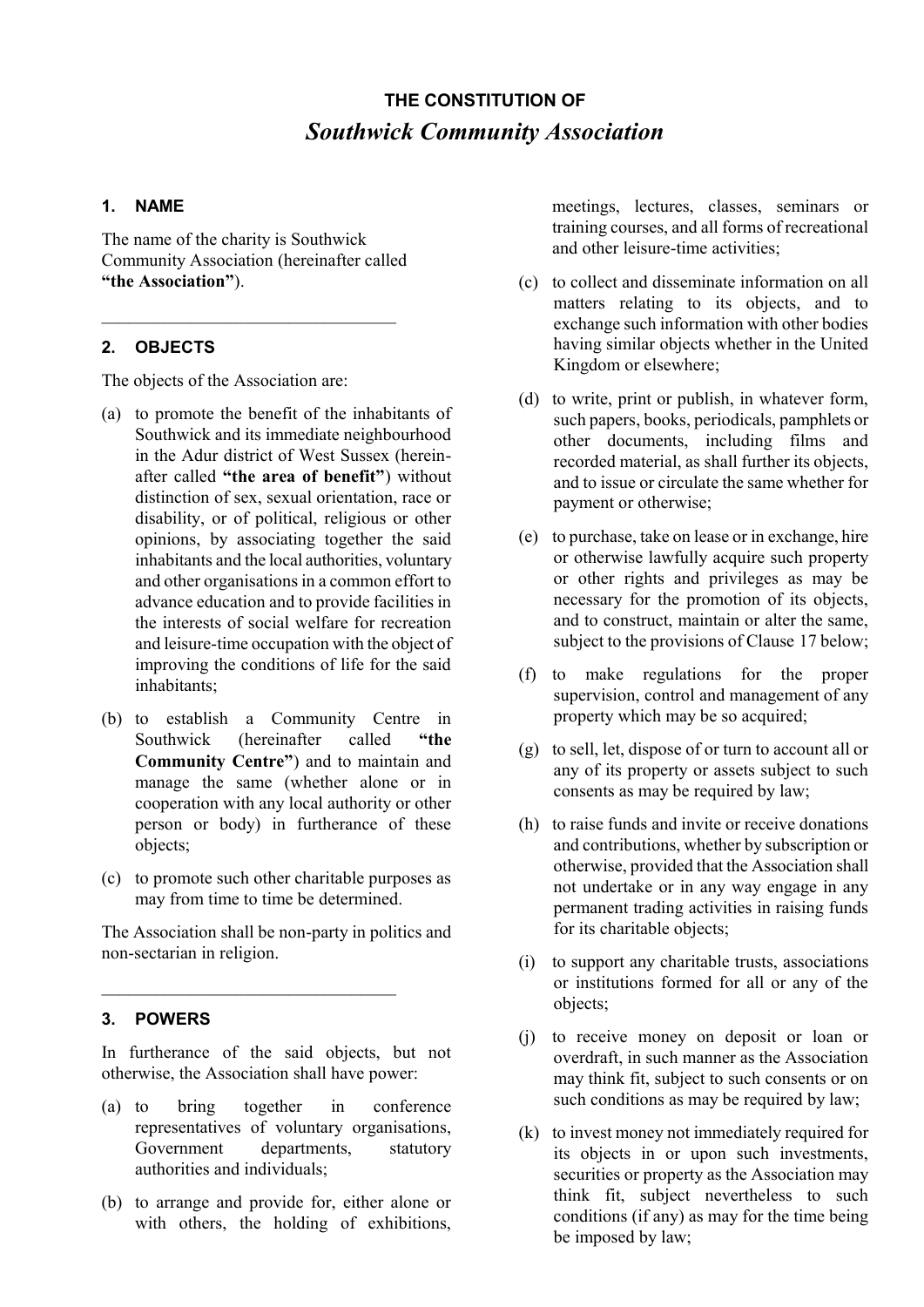- (l) to borrow money and (subject to such consents as may be required by law) to charge all or any of the property of the Association with the repayment of money so borrowed;
- (m) subject to Clause 13 below, to employ such persons as are necessary for the proper pursuit of the objects and make all reasonable and necessary provision for the payment of pensions and superannuation for staff and their dependants;
- (n) subject to the approval of the Charity Commissioners in each specific case, to remunerate any member of the Board of Trustees (hereinafter called **"the Board"**) for services rendered to the Association, provided also that:
	- (i) such member shall not be present at or take part in any discussions or decision relating to such remuneration;
	- (ii) any decision to remunerate such member shall be taken unanimously by the other members present and voting at the meeting at which the decision is made;
	- (iii) the other members are satisfied that the level of remuneration is reasonable and proper having regard to the services rendered by such member to the Association;
	- (iv) the other members are satisfied that the services rendered to the Association are of special value to the Association having regard to such member's ability, qualifications, or experience and/or to the level of remuneration for which he or she has agreed to provide them;
	- (v) the number of such members for the time being in receipt of remuneration shall not exceed a minority of the members of the Board;
- (o) to insure and arrange insurance cover and to indemnify its employees and voluntary workers from and against all such risks incurred in the course of the performance of their duties as may be thought fit;
- (p) to provide indemnity insurance for the members of the Board (or any of them) out of the funds of the Association, provided that any such insurance shall not extend to any

claim arising from any act or omission which the members of the Board (or any of them) knew to be a breach of duty or breach of trust or which was committed by members of the Board (or any of them) in reckless disregard of whether it was a breach of duty or breach of trust or not;

- (q) to affiliate to the National Federation of Community Organisations (Community Matters) and to other organisations with similar charitable objects;
- (r) to do all such other lawful things as shall further the charitable objects of the Association.

 $\mathcal{L}_\text{max}$ 

# **4. MEMBERSHIP**

- (a) Membership shall be open, irrespective of sex, sexual orientation, race, nationality, or political, religious or other opinion to:
	- (i) individuals aged eighteen years and over who live within the area of benefit, who shall be known as **Individual Members**, and who shall have power to elect one person for each complete thirty of their number as representatives to vote on the behalf of Individual Members at General Meetings;
	- (ii) individuals aged eighteen years and over who live outside the area of benefit, who shall be known as **Associate Members**;
	- (iii) individuals aged under eighteen years, whether living within or outside the area of benefit, who shall be known as **Junior Members**;
	- (iv) individuals who, in recognition of outstanding service to the Association, have been granted honorary life membership by a resolution of the Board, and who shall be known as **Life Members**;
	- (v) associations and organisations whether corporate or unincorporated, and including branches of national or international organisations, which operate solely or in part within the area of benefit, which are voluntary or nonprofit-distributing and which wish to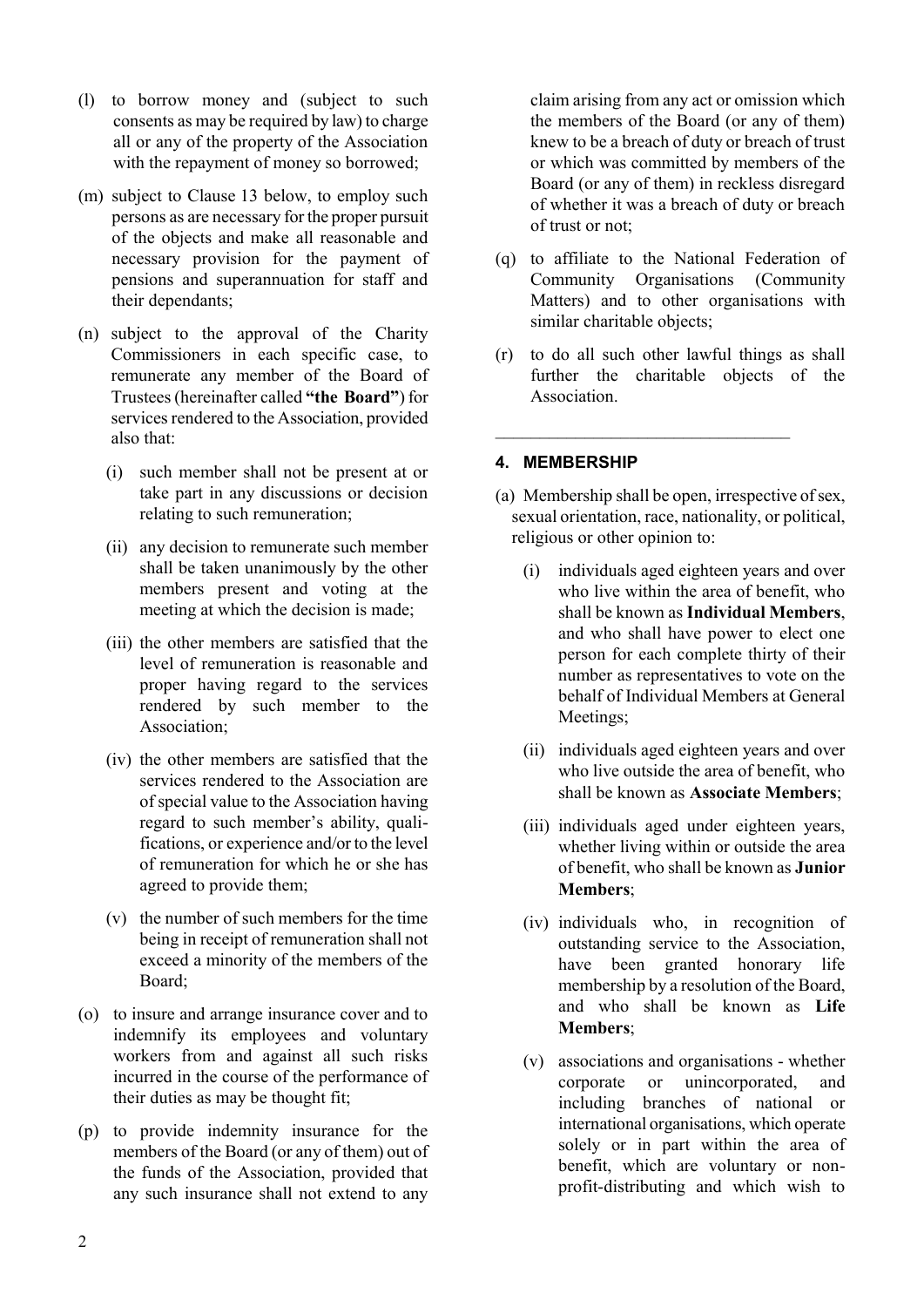support the objects of the Association which shall be known as **Affiliated Groups**;

- (vi) the **Statutory Authorities** in whose administrative area the area of benefit lies.
- (b) Each member organisation as set out in Clause  $4(a)(v)$  and (vi) above and each Section established in accordance with Clause 6 below may appoint one individual (being a member thereof) to vote on its behalf at General Meetings of the Association. In the event of such individual person resigning or leaving a member organisation or Section, he or she shall forthwith cease to be the representative thereof. The member organisation concerned shall have the right to appoint a new representative, by informing the Secretary of the Association in writing.
- (c) A representative elected under Clause 4(a)(i) above or appointed under Clause 4(b) above shall hereafter be referred to as a **"Voting Member"**.

\_\_\_\_\_\_\_\_\_\_\_\_\_\_\_\_\_\_\_\_\_\_\_\_\_\_\_\_\_\_\_\_\_

\_\_\_\_\_\_\_\_\_\_\_\_\_\_\_\_\_\_\_\_\_\_\_\_\_\_\_\_\_\_\_\_\_

#### **5. SUBSCRIPTIONS**

All individual members and member organisations shall pay such subscriptions as the Board may from time to time determine.

## **6. SECTIONS**

A Section shall be such group of members under Clause  $4(a)(i)$ -(iv) above as may, with the permission of the Board, be formed within the Association for the furtherance of common activities. The Board shall determine the terms of reference and functions of each such Section and the duration of its activities.

## **7. RESIGNATION AND TERMINATION OF MEMBERSHIP**

 $\mathcal{L}_\text{max}$ 

(a) Any member of the Association under Clause 4(a) above may resign their membership by giving the Secretary of the Association written notice to that effect.

- (b) Any Voting Member may resign such position by giving the Secretary of the Association written notice to that effect.
- (c) The Board may, by resolution passed at a meeting thereof, terminate or suspend the membership of any member, if in its opinion, the conduct of the member is prejudicial to the interests and objects of the Association, provided that the member or representative of the member organisation (as the case may be) shall have the right to be heard by the Board before the final decision is made. There shall be a right of appeal to an independent arbitrator appointed by mutual agreement.

## **8. GENERAL MEETINGS OF THE ASSOCIATION**

 $\mathcal{L}_\text{max}$  and  $\mathcal{L}_\text{max}$  and  $\mathcal{L}_\text{max}$  and  $\mathcal{L}_\text{max}$ 

General Meetings of the Association shall be open to any member of the Association or of a member organisation, provided that Voting Members alone shall have the power to vote.

Notice of a General Meeting shall be posted in a conspicuous place or places in the area of benefit and/or advertised in a newspaper circulating in the area of benefit. At least 21 clear days' notice shall be given in the case of an Annual General Meeting, and 14 clear days' notice in other cases.

## (a) **Annual General Meetings:**

Once in each calendar year, an Annual General Meeting of the Association shall be held at such time and place as the Board shall determine, being not more than 15 months after the adoption of this Constitution and thereafter not more than 15 months after the holding of the preceding Annual General Meeting.

The business of each Annual General Meeting shall be:

- (i) to receive the Annual Report of the Board, which shall incorporate the Accounts of the Association referred to below, and shall give an account of the work of the Association and its activities during the preceding year;
- (ii) to receive the Accounts of the Association for the preceding financial year;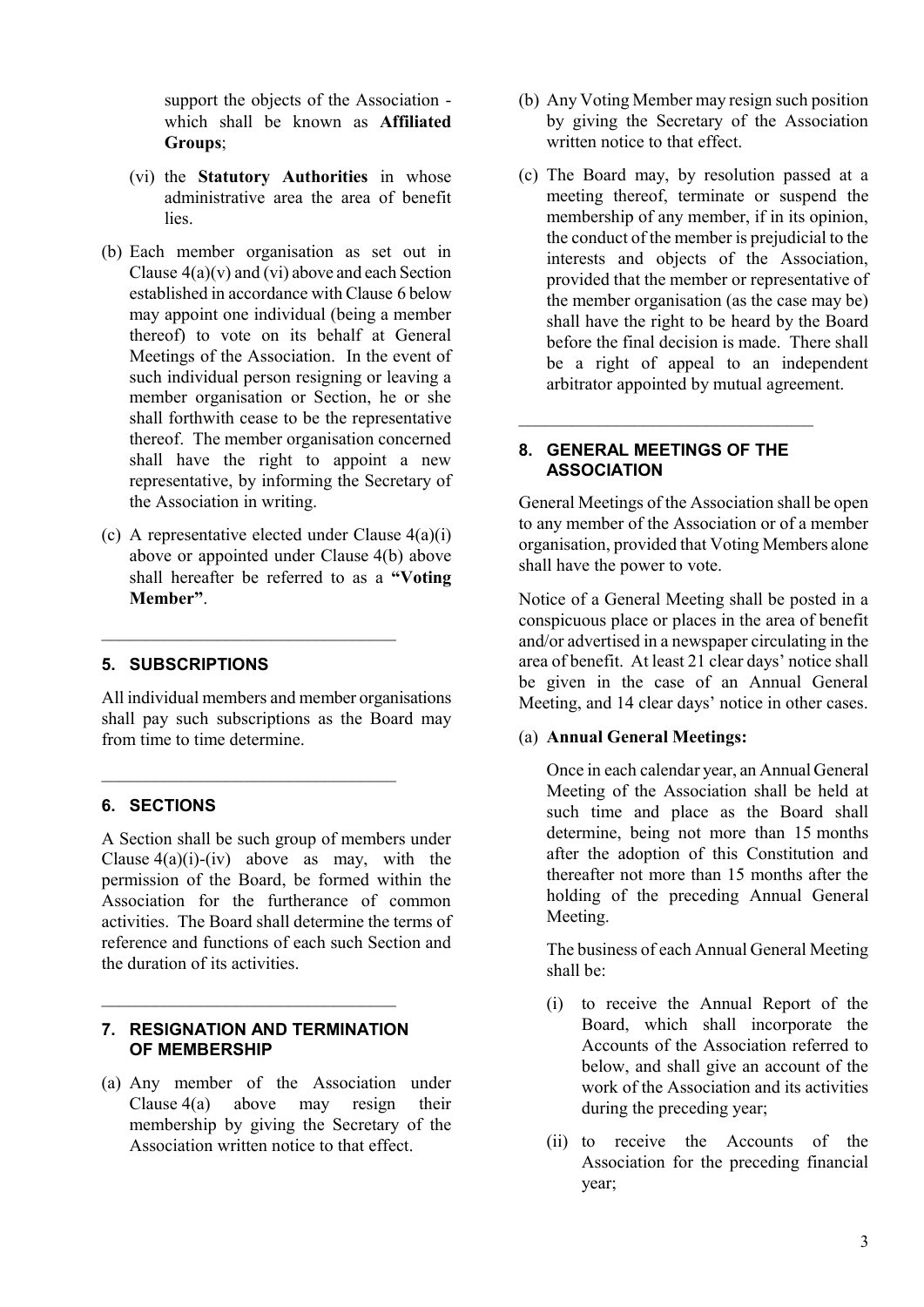- (iii) to elect the Honorary Officers of the Association in accordance with Clause 9 below;
- (iv) to elect members and representatives of member organisations to serve on the Board, in accordance with Clause  $10(d)(ii)$  and  $(iii)$  below;
- (v) to appoint to the Board the persons nominated under Clause 10(d)(iv) and (v) below;
- (vi) to appoint one or more qualified auditors or independent examiners for the coming year to audit or examine the accounts of the Association in accordance with the Charities Act 1993 (or any statutory modification or re-enactment of that Act);
- (vii) to consider and vote on any proposals to alter this Constitution in accordance with Clause 22 below;
- (viii) to consider any other business of which due notice has been given.

## (b) **Special General Meetings**

The Chair of the Board may at any time, at his or her discretion, call a Special General Meeting of the Association.

The Secretary shall within 21 days of receiving a written request so to do, signed by not less than 15 Voting Members and giving reasons for the request, call a Special General Meeting of the Association.

A Special General Meeting shall be called to consider the business specified on the notice of meeting and for no other purpose.

## (c) **Other General Meetings - the Forum of the Association**

Each year, in addition to an Annual General Meeting and any Special General Meeting, there shall be no less than two other General Meetings (which shall bear the name of **"Forum"**). The purpose of a Forum shall be for the Honorary Officers to report on the affairs of the Association and for persons attending to present questions and views to the Honorary Officers and to members of the Board. No other business shall be transacted and no votes taken.

## **9. HONORARY OFFICERS**

- (a) Only those persons who are members of the Association or of a member organisation, and who are aged eighteen years and over, shall be eligible to serve as Honorary Officers.
- (b) Voting Members present at the Annual General Meeting shall elect the Chair, Treasurer and Secretary of the Association, together with a President, a Vice-President and such other Honorary Officers as the Association may from time to time decide, who shall serve in their respective capacities as Honorary Officers of the Board. Such Honorary Officers may be appointed as members of any committee or sub-committee established under Clause 11 below.
- (c) An Honorary Officer shall cease to hold office if he or she notifies the Secretary of the Association in writing of his or her resignation.
- (d) If a vacancy occurs by death, resignation or disqualification among the Honorary Officers of the Association or of the Board, the Board shall have the power to fill it from among its members.
- (e) All Honorary Officers shall hold office until the conclusion of the next Annual General Meeting of the Association (except where office is terminated in the circumstances in Clause 9(d) above) and shall be eligible for re-election.

## **10. THE BOARD OF TRUSTEES**

 $\mathcal{L}_\text{max}$ 

- (a) The policy and general management of the affairs of the Association shall (subject to the provisions of Clause 8 above) be directed by the Board of Trustees.
- (b) The Board shall have power to enter into contracts for the purposes of the Association on behalf of all members and may exercise on behalf of the Association any or all of the powers set out in Clause 3 above.
- (c) The Board shall meet not less than six times a year.
- (d) The Board shall consist of: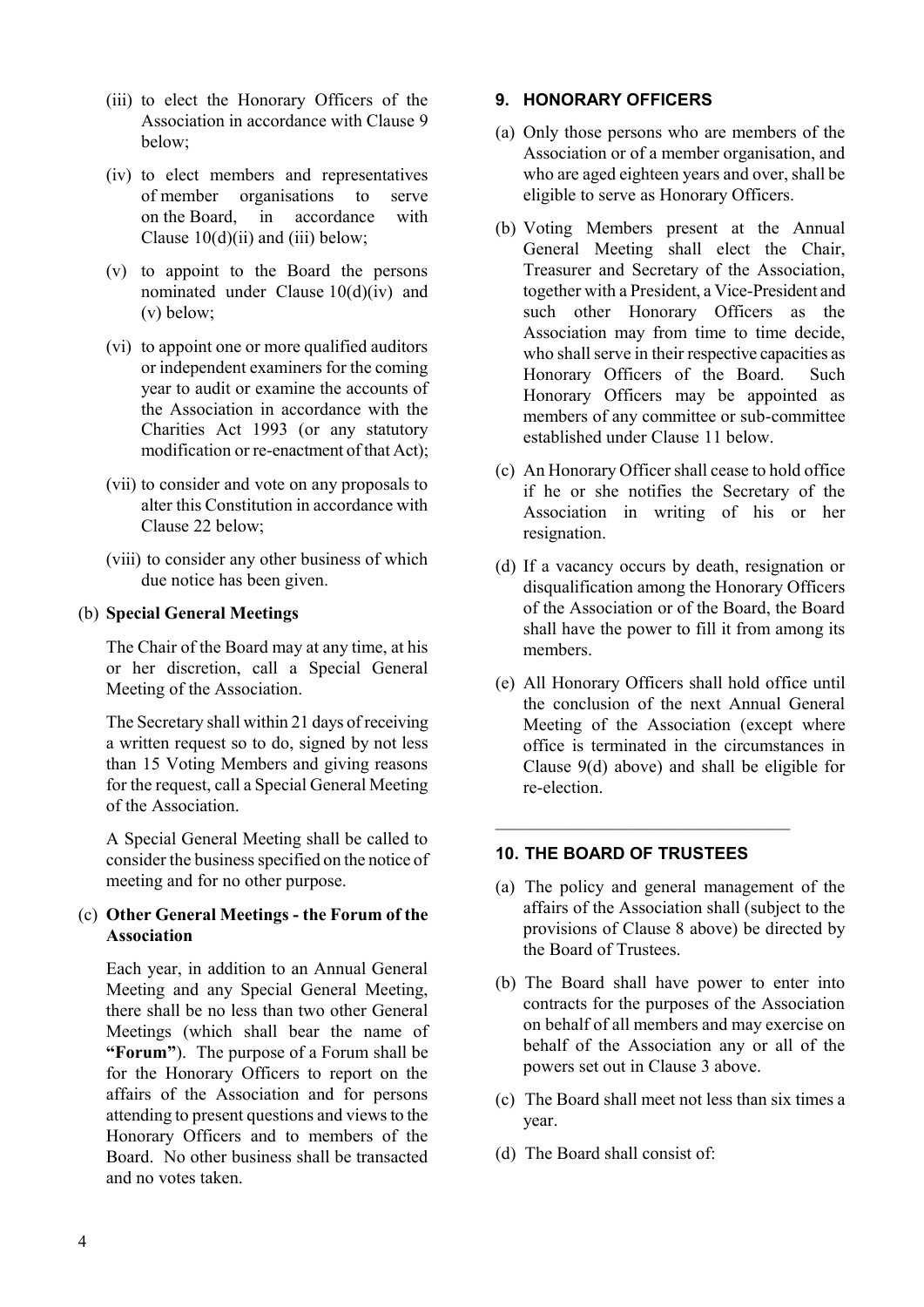- (i) the Honorary Officers elected under Clause 9 above;
- (ii) up to four Voting Members elected at the Annual General meeting who are Individual Members of the Association;
- (iii) up to six Voting Members elected at the Annual General meeting who are members of an Affiliated Group;
- (iv) one person nominated by each Section established in accordance with Clause 6 above;
- (v) one person nominated by each Statutory Authority;
- (vi) persons co-opted individually by the Board who shall serve on the Board until the conclusion of the next Annual General Meeting; provided that the number of co-opted members shall not exceed one quarter of the total number of members serving on the Board by virtue of sub-clauses (i)-(v) above.
- (e) If casual vacancies occur among the members of the Board in one of the categories described in sub-clause  $(d)(i)$ - $(iv)$  above, it shall have power to fill such vacancies from among the relevant area of the Association's membership.
- (f) All members of the Board shall retire from office together at the conclusion of the Annual General Meeting next after the date on which they came into office, but they may be re-elected by that meeting (or reappointed at that meeting, if nominated again by a Section or a Statutory Authority).
- (g) The proceedings of the Board shall not be invalidated by any failure to elect or any defect in the election, appointment, co-option or qualification of any member.
- (h) A member of the Board shall cease to hold office if he or she:
	- (i) is disqualified from holding such office by virtue of section 72 of the Charities Act 1993 (or any statutory modification or re-enactment of that provision), or
	- (ii) becomes incapable by reason of mental disorder, illness or injury of managing his or her own affairs, or
- (iii) is absent without the permission of the Board from all its meetings held within a period of six months and the Board resolves that he or she shall cease to hold office, or
- (iv) notifies the Board in writing of his or her resignation (provided that at least three members of the Board will remain in office when the notice of resignation is to take effect).

The provisions of paragraphs (i) and (ii) of this sub-clause also apply to any individual holding trustee who may be appointed in accordance with Clause 17(a) below.

- (i) Each member of the Board shall upon election or appointment to the Board receive a copy of the Association's Constitution. No person shall be entitled to act as a member of the Board(whether following election, re-election, appointment or reappointment) until they have signed in the minute book of the Board a declaration of acceptance and willingness to act as a managing charity trustee of the Association.
- (j) No persons under the age of eighteen shall be members of the Board, but such persons may be invited to attend meetings as observers without the right to vote.

#### **11. COMMITTEES AND SUB-COMMITTEES**

 $\mathcal{L}_\text{max}$  and  $\mathcal{L}_\text{max}$  and  $\mathcal{L}_\text{max}$  and  $\mathcal{L}_\text{max}$ 

The Board may appoint committees (or sub-committees) for supervising or performing any activity or service. In each such case:

- (a) the Board shall define the terms of reference of the committee and may also determine its composition and the duration of its activities;
- (b) all acts and proceedings of the committee shall be reported as soon as possible to the Board.

#### **12. MEMBERS OF THE BOARD NOT TO BE PERSONALLY INTERESTED**

 $\mathcal{L}_\text{max}$ 

Except as provided for in Clause  $3(n)$  and  $3(p)$ above:

(a) no member of the Board (otherwise than as a trustee for the Association) shall acquire any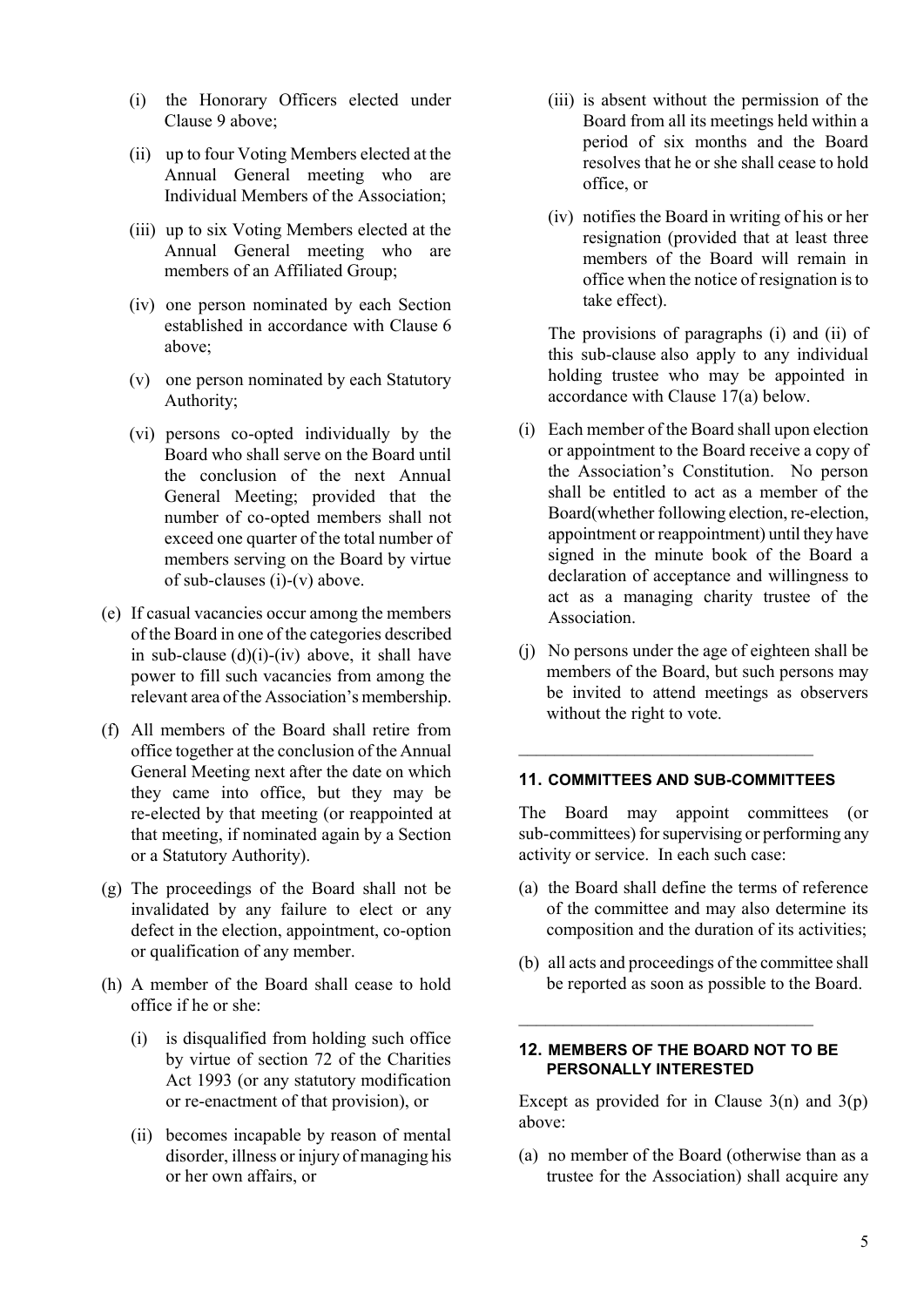interest in property belonging to the Association;

- (b) no member of the Board (otherwise than as a member of the Board) shall be interested in any contract entered into by the Board;
- (c) no member of the Board shall receive remuneration.

 $\mathcal{L}_\text{max}$ 

## **13. PAID EMPLOYEES**

- (a) The Board shall have the sole right in exercise of the power conferred by Clause 3(m) above of appointing, dismissing, and determining the terms and conditions of service of all employees of the Association.
- (b) An employee of the Association shall not be eligible to be a member of the Board or of any committee or sub-committee of the Association, but may be invited to attend meetings as a non-voting adviser.

#### **14. RULES OF PROCEDURE AT MEETINGS**

 $\frac{1}{2}$  , and the set of the set of the set of the set of the set of the set of the set of the set of the set of the set of the set of the set of the set of the set of the set of the set of the set of the set of the set

#### (a) **Voting**

Subject to the provisions of Clause 22, any question arising at a meeting of the Association, its Board or any of its committees or sub-committees shall be decided by a simple majority of those present and voting. No member shall exercise more than one vote, notwithstanding that he or she may have been appointed to represent two or more interests, but in case of an equality of votes the Chair of the meeting shall have a second or casting vote.

## (b) **Quorum**

(i) **General Meetings:** One third of Voting Members, or 20 of their number, whichever is the less, shall form a quorum at General Meetings of the Association. In the case of an Annual General Meeting, where no quorum is present or where the meeting has to be abandoned, the meeting shall stand adjourned and be reconvened 14 days later, and such Voting Members as are present at that reconvened meeting shall be deemed to form a quorum.

(ii) **Board and Committee Meetings:** One third of the members with power to vote shall form a quorum at meetings of the Board and at all other committees and sub-committees of the Association.

#### (c) **Minutes**

Minute books shall be kept by the Association, the Board and all its committees and the respective secretary shall enter therein a record of all proceedings and resolutions.

#### **15. STANDING ORDERS AND RULES FOR USE OF THE COMMUNITY CENTRE**

 $\mathcal{L}_\text{max}$  and  $\mathcal{L}_\text{max}$  and  $\mathcal{L}_\text{max}$  and  $\mathcal{L}_\text{max}$ 

The Board shall have power to adopt and issue Standing Orders for the conduct of Association business and Rules for the use of the Community Centre. Such Standing Orders and Rules shall come into operation immediately, provided always that they shall be subject to review by the Association at an Annual General Meeting or Special General Meeting and that they shall be consistent with the provisions of this Constitution.

 $\mathcal{L}_\text{max}$  and  $\mathcal{L}_\text{max}$  and  $\mathcal{L}_\text{max}$  and  $\mathcal{L}_\text{max}$ 

#### **16. FINANCE**

- (a) All money raised by or on behalf of the Association shall be applied to further the objects of the Association and for no other purpose, provided that nothing herein contained shall prevent the payment in good faith of reasonable and proper remuneration to any employee of the Association or the repayment of reasonable out-of-pocket expenses incurred on behalf of the Association by employees and volunteers.
- (b) An account shall be opened in the name of the Association with the Southwick branch of Barclays Bank plc, or with such other financial institution as the Board may from time to time decide. The Board shall authorise in writing the Treasurer, the Secretary of the Association and up to two other members of the Board to sign cheques on behalf of the Association. All cheques must be signed by not less than two of these authorised signatories.
- (c) The Association's financial year shall be from 1 April to 31 March.

 $\mathcal{L}_\text{max}$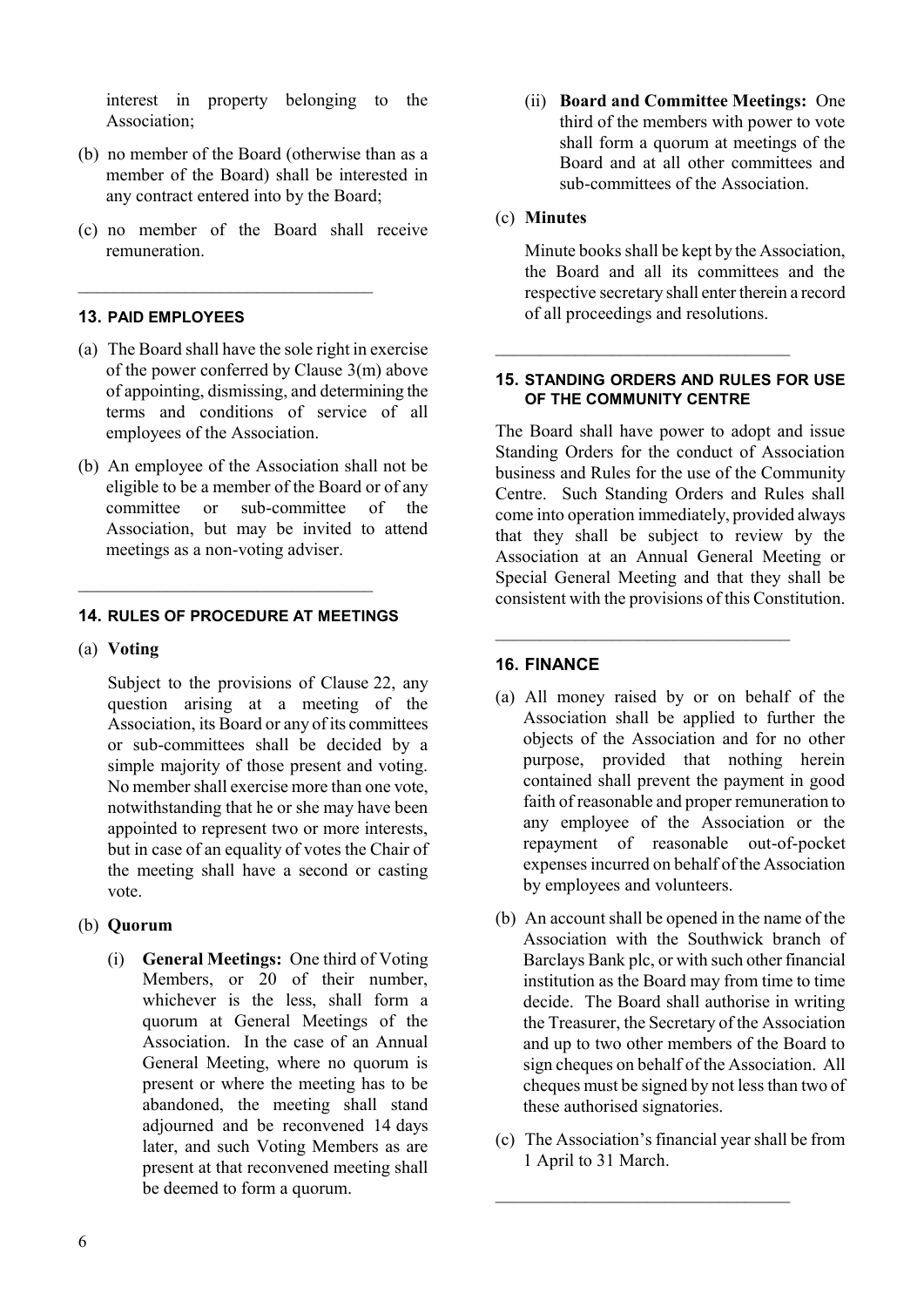## **17. TRUST PROPERTY**

#### (a) **Land and Buildings**

Subject to the provisions of Clause 17(b) below, the Board shall cause the title to all land which is not vested in the Official Custodian for Charities and all investments held by or in trust for the Association to be vested either:

- (i) in a corporation entitled to act as custodian trustee; or
- (ii) in not less than three nor more than four named individuals (not being members of the Board) appointed by the Board as holding trustees.

Holding trustees (if any are appointed) shall act in accordance with the lawful directions of the Board. Provided that they act only in accordance with such lawful directions, holding trustees shall not be liable for the acts and defaults of members of the Board. Holding trustees may be removed by the Board at its pleasure and shall otherwise cease to hold office in accordance with the provisions of Clause 10(h) above.

## (b) **Investments**

If a corporation entitled to act as custodian trustee has not been appointed to hold the property of the Association, the Board may permit any investments held by or in trust for the Association to be held in the name of a clearing bank, trust corporation or any stockbroking company which is a member of the International Stock Exchange (or any subsidiary of any such stockbroking company) as nominee for the Board and may pay such nominee reasonable and proper remuneration for acting as such.

## **18. ACCOUNTS**

The Board shall comply with its obligations under the Charities Act 1993 (or any statutory modification or re-enactment of that Act) with respect to:

\_\_\_\_\_\_\_\_\_\_\_\_\_\_\_\_\_\_\_\_\_\_\_\_\_\_\_\_\_\_\_\_\_

(a) the keeping of accounting records for the Association;

- (b) the preparation of annual statements of the accounts for the Association;
- (c) the auditing or independent examination of the statements of account of the Association;
- (d) the transmission of the statements of account to the Charity Commission for England and **Wales**

# **19. ANNUAL REPORT AND RETURN**

 $\mathcal{L}_\text{max}$  and  $\mathcal{L}_\text{max}$  and  $\mathcal{L}_\text{max}$  and  $\mathcal{L}_\text{max}$ 

 $\mathcal{L}_\text{max}$ 

The Board shall comply with its obligations under the Charities Act 1993 (or any statutory modification or re-enactment of that Act) with respect to the preparation of an annual report and an annual return and their transmission to the Charity Commissioners for England and Wales.

## **20. INDEMNITY**

In the execution of the trusts hereof no member of the Board shall be liable:

- (a) for any loss to the property of the Association by reason of any improper investment made in good faith (so long as he or she shall have sought professional advice before making such investment); or
- (b) for the negligence or fraud of any agent employed by him or her or by any other member of the Board in good faith (provided reasonable supervision shall have been exercised);

and no member of the Board shall be liable by reason of any mistake or omission made in good faith by any member of the Board, other than wilful and individual fraud, wrongdoing or wrongful omission on the part of the member who is sought to be made liable.

 $\mathcal{L}_\text{max}$  and  $\mathcal{L}_\text{max}$  and  $\mathcal{L}_\text{max}$  and  $\mathcal{L}_\text{max}$ 

## **21. DISSOLUTION**

(a) If the Board by a simple majority decides at any time that on the ground of expense or otherwise it is necessary or advisable to dissolve the Association, it shall call a meeting of all Voting Members and of the inhabitants of the area of benefit of the age of eighteen years and upwards. Not less than 21 days' clear notice of that meeting shall be given,